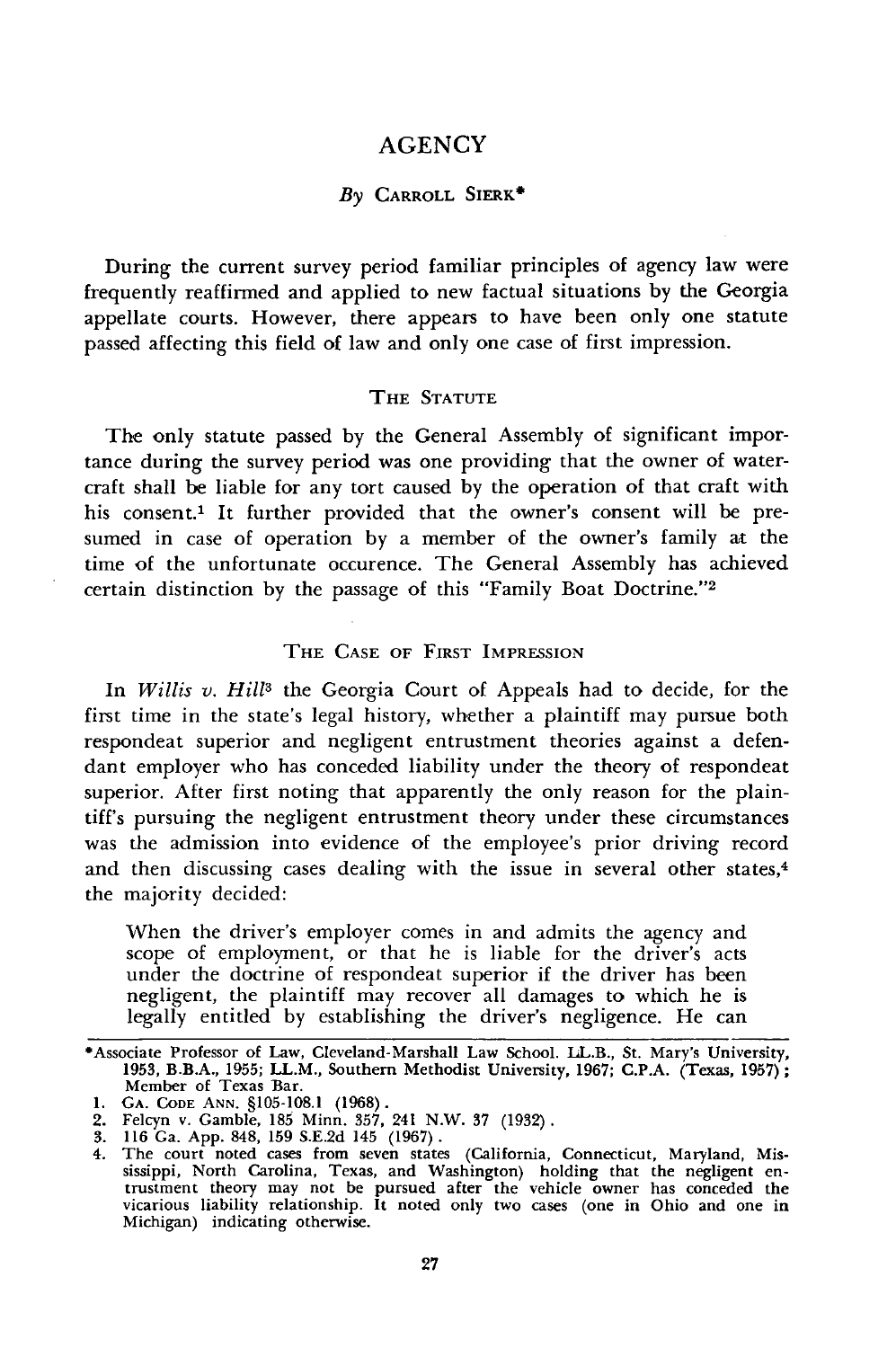have no greater right and is entitled to no greater recovery **by** showing a negligent entrustment to an incompetent driver. It can serve only as an instrument of prejudice **....** In this situation the liability link to the employer is established, rendering proof of the negligent entrustment unnecessary, irrelevant, and inflammatory, and the very same reasons **for** excluding the evidence of the driver's prior record, etc., as to him, apply with equal force as to the employer.

The three dissenting judges apparently agreed that the plaintiff's sole purpose in pursuing the negligent entrustment theory under the circumstances was that of getting before the jury the otherwise inadmissible evidence of the employee's prior driving record. However, they felt that the public policy against the employment of reckless truck drivers was so strong that the plaintiff should be permitted to proceed. The dissenting opinion points out that there really is no majority rule on this question since it has been dealt with by the appellate courts of only nine states.<sup>5</sup>

### MASTER'S LIABILITY FOR SERVANT'S TORTS

The statement that the master is liable for the torts of his servant committed in the course of employment suggests two requirements to be proven by the third party plaintiff before the master can be held vicariously liable: The "his servant" or proof of agency requirement and "the course of employment" requirement. As to the latter, the Georgia Court of **Ap**peals had little difficulty deciding in the case of *Brawner v. Martin & Jones Produce Co., Inc.6* that an employee was not in the course of his employment when driving his employer's truck, without permission or consent, to get himself a cup of coffee prior to regular working hours where such employee was not hired as a truck driver but as a combination stock man and janitor and had been instructed never to drive any of the employer's vehicles.

Two cases decided during the survey period illustrate that the Georgia courts are rather strict in requiring proof of an agency relationship, but not so quick to permit substitution of inferences or presumptions for

<sup>5.</sup> Perhaps an explanation for the relatively small number of cases dealing with the issue lies in the variety of theories, varying from state to state, one may pursue in<br>seeking to recover damages from the owner of an automobile (or truck) for injuries<br>caused by someone else while driving the vehicle. In liability statutes removing the need to establish any special vicarious liability relationship between the owner and the driver. Some states have adopted the family purpose car doctrine as a means of imposing liability upon the head of a family for the negligent driving of family members; others have rejected the doctrine. The master's liability for the torts of his servant committed in the course of employment seems universal. This leaves the owner's liability arisi the family purpose car doctrine, it is not surprising that there are quite a few negligent entrustment cases in that state.

**<sup>6. 116</sup>** Ga. **App.** 324, **157 S.E.2d** 514 **(1967,).**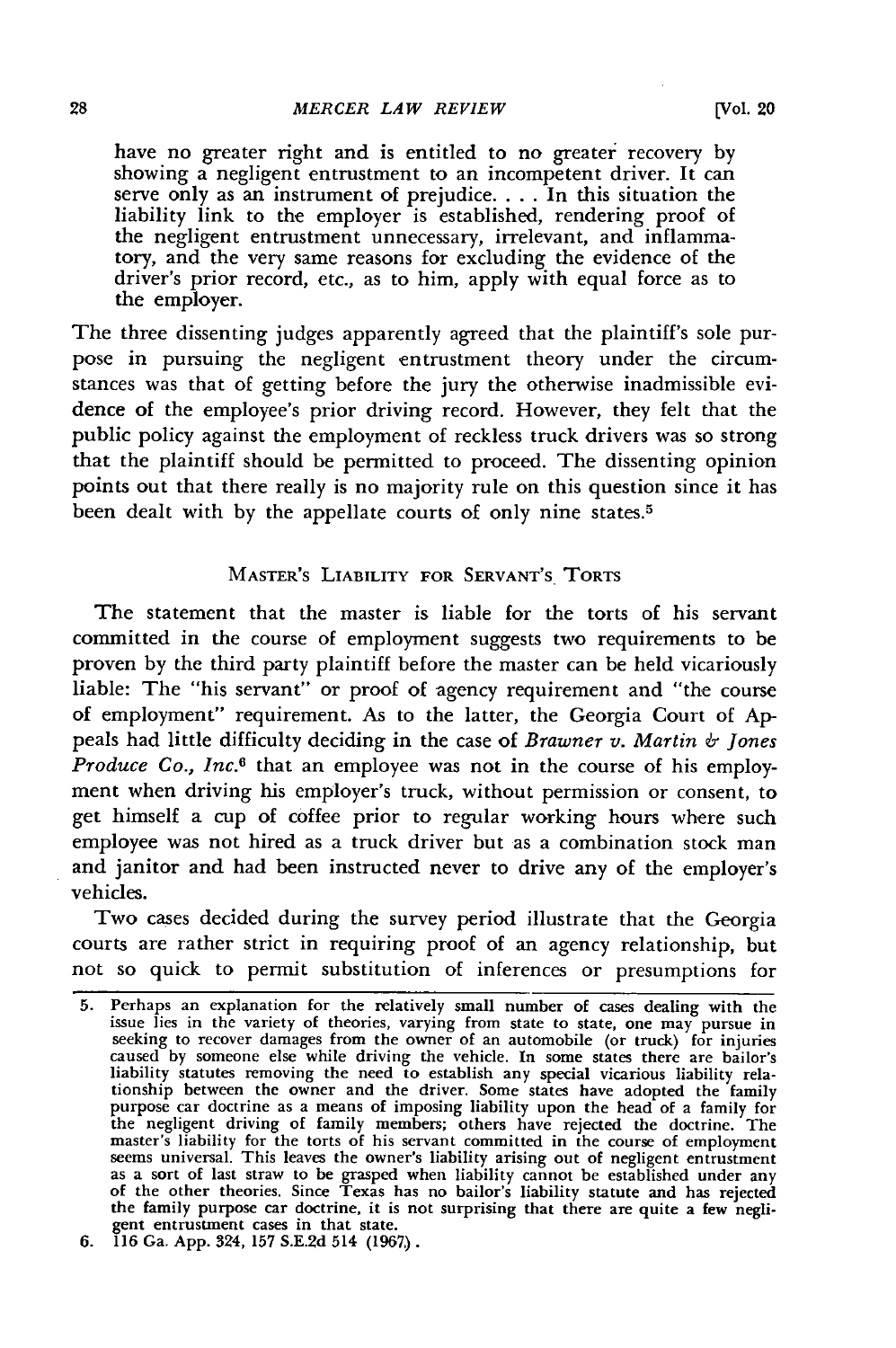proof. In *Cambron v. Cogburn7* neither the statement of the driver of the truck involved in a collision with plaintiff's vehicle that he was Jones' agent nor testimony that Jones had illegally permitted the use of Jones' dealer's tag on the truck was sufficient to establish a vicarious liability relationship between Jones and the truck drver. Similarly, in *Mullis v. Merit Finance Co.8* the statement of a finance company assistant manager made after he was involved in a Saturday evening automobile collision (seven hours after he "signed out" at the company office) that he was collecting and the fact that "a number of papers purporting to be delinquent account bills and types of forms were found in the front seat"<sup>9</sup> of the assistant manager's automobile involved in the collision were insufficient to establish the vicarious liability relationship.

During the period being surveyed two Georgia appellate opinions dealt with problems regarding the master's liability for his servant's intentional torts. In *Brown v. Triton, Inc.'0* the plaintiff's action for malicious prosecution and false imprisonment failed as against the corporate employer since the plaintiff offered no evidence that the employee had acted within the scope of employment or that his acts were ratified by the corporate employer. In *International Brotherhood of Boilermakers v. Newman*<sup>11</sup> the plaintiff was more successful. Here the defendant-employer union was held not entitled to summary judgment because the evidence left open a question of facts as to whether or not union employees were acting within the scope of their agency when they dynamited a business owned by a non-union member who was employed at a plant being struck. The rule that a verdict finding the servant not negligent requires a verdict for the master also where the master's liability is based solely upon the doctrine of respondeat superior was applied to a peculiar procedural situation where the plaintiff was uncertain as to who was liable as the master in *Millhollan, Adm'x v. Watkins Motor Lines, Inc.12* The appellate court held that in view of the rule any error the trial court may have made with regard to the naming of the defendant-master in the pleadings was harmless error, since the jury had found the servant not negligent.

## PARENT'S LIABILITY FOR CHILD'S TORTS

As is perhaps best illustrated by the development of the family purpose car doctrine, the parent's liability for his child's torts is somewhat related to the master's liability for the torts of his servant. Apart from the family

<sup>7. 116</sup> Ga. App. 373, 157 S.E.2d 534 (1967).

<sup>8. 116</sup> Ga. App. 582, 158 S.E.2d 415 (1967).

<sup>9.</sup> *Id.* at 585-586, 158 S.E.2d at 418.<br>10. 115 Ga. App. 785, 156 S.E.2d 200 (1967).

**<sup>11.</sup>** 116 **Ga. App.** 590, **158** S.E.2d **298** (1967). 12. 116 Ga. App. 452, 157 S.E.2d 901 (1967).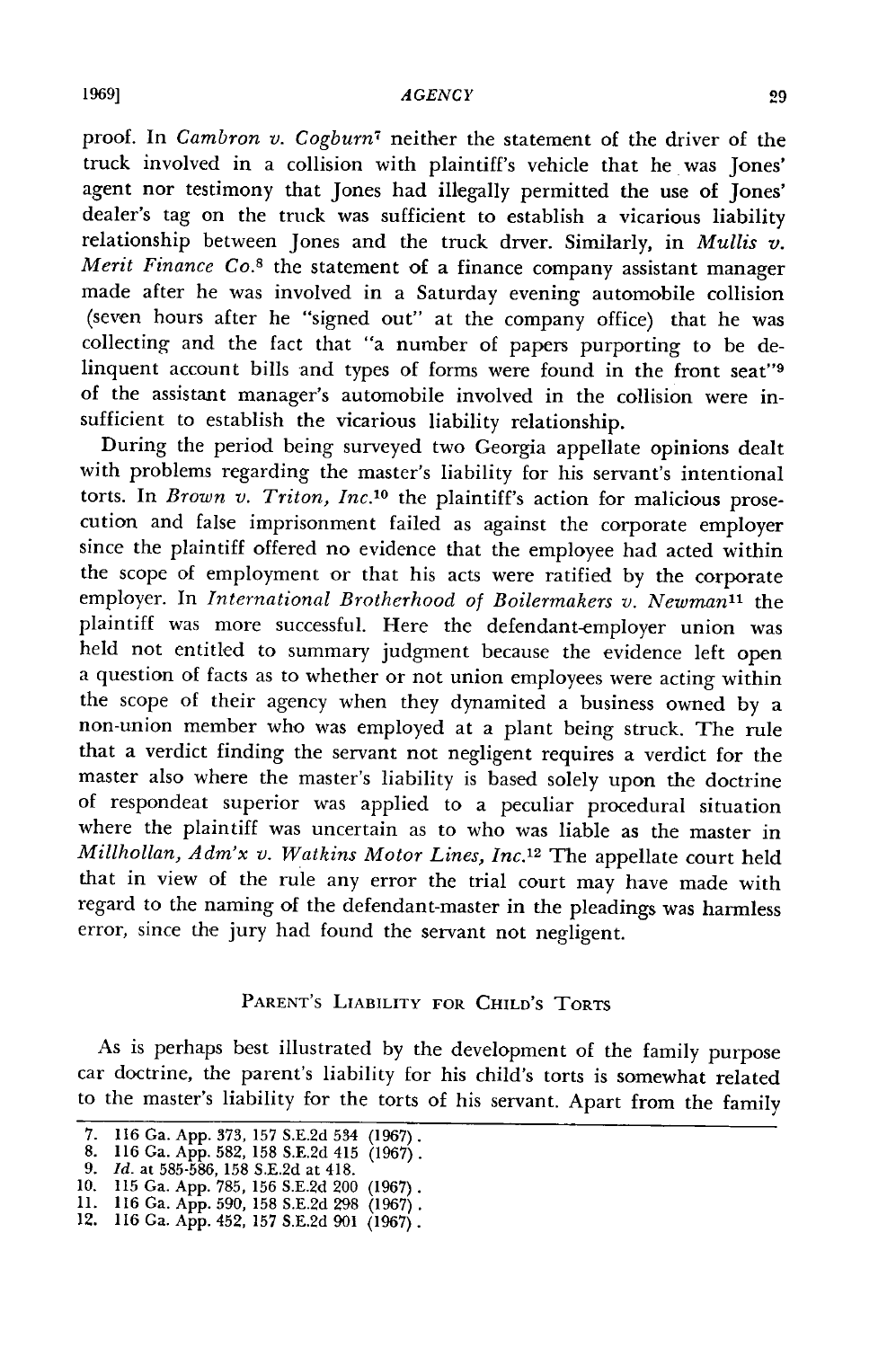*MERCER LAW REVIEW*

car, however, the parent's liability is usually a matter of statute rather than common law. The Georgia statute which imposes liability on the parent for the "wilful and wanton acts of vandalism" of his children<sup>13</sup> was held inapplicable in *Sagnibene v. State Wholesalers, Inc.14* to a situation where a four-year-old shot the plaintiff with a pistol because "the child, being only four years old, was not capable of committing a wilful and wanton act.''15

## TORTs OF **INDEPENDENT** CONTRACTORS

Three cases involving attempts to hold the employer liable for the torts of his independent contractor were decided by the Georgia appellate courts during the survey period. In two of the cases the general rule that the employer is not liable for the torts of his independent contractor was rather routinely applied. In these cases both an independent truck ownerdriver transporting his employer's merchandise from Texas to North Carolina<sup>16</sup> and an automobile mechanic road testing a customer's automobile<sup>17</sup> were considered independent contractors. An unusual exception to the rule of employer's nonliability for the torts of his independent contractor<sup>18</sup> was applied by the Supreme Court of Georgia in *Woodside v. Fulton County.'9* This was an action brought under the eminent domain provision of the 'Georgia Constitution<sup>20</sup> for damages done to private property in allegedly negligent highway construction work. One of the defenses advanced was that the negligence, if any, was that of an independent contractor and that the nature of the work did not come within any of the exceptions to the rule of non-liability of an employer for the torts of an independent contractor stated in the exclusive statutory list.21 The court held that the statutory listing could not be exclusive as to a constitutional duty and therefore, "Fulton County and the State Highway Department cannot escape their constitutional responsibility to compensate for the taking or damaging of petitioner's property on the ground that the parties who did the actual taking or damaging were independent contractors".22

- 
- 
- 
- 15.  $Id.$  at 242, 160 S.E.2d at 277.<br>
16. Mathis v. Kimbrell Brothers Tire Service, 117 Ga. App. 399, 160 S.E.2d 855 (1968).<br>
17. Pressley v. Wilson, 116 Ga. App. 206, 156 S.E.2d 399 (1967).<br>
18. The usual exceptions are c
- 19. 223 Ga. 316, 155 S.E.2d 404 (1967). 20. GA. **CODE ANN.** §2-301 (Supp. 1967).
- 
- 21. GA. **CODE ANN.** §105-502 (Rev. 1956). 22. 223 Ga. at 321, 155 S.E.2d at 409 (1967).

<sup>13.</sup> GA. **CODE ANN.** §105-113 (Supp. 1967). 14. 117 Ga. App. 239, 160 S.E.2d 274 (1968).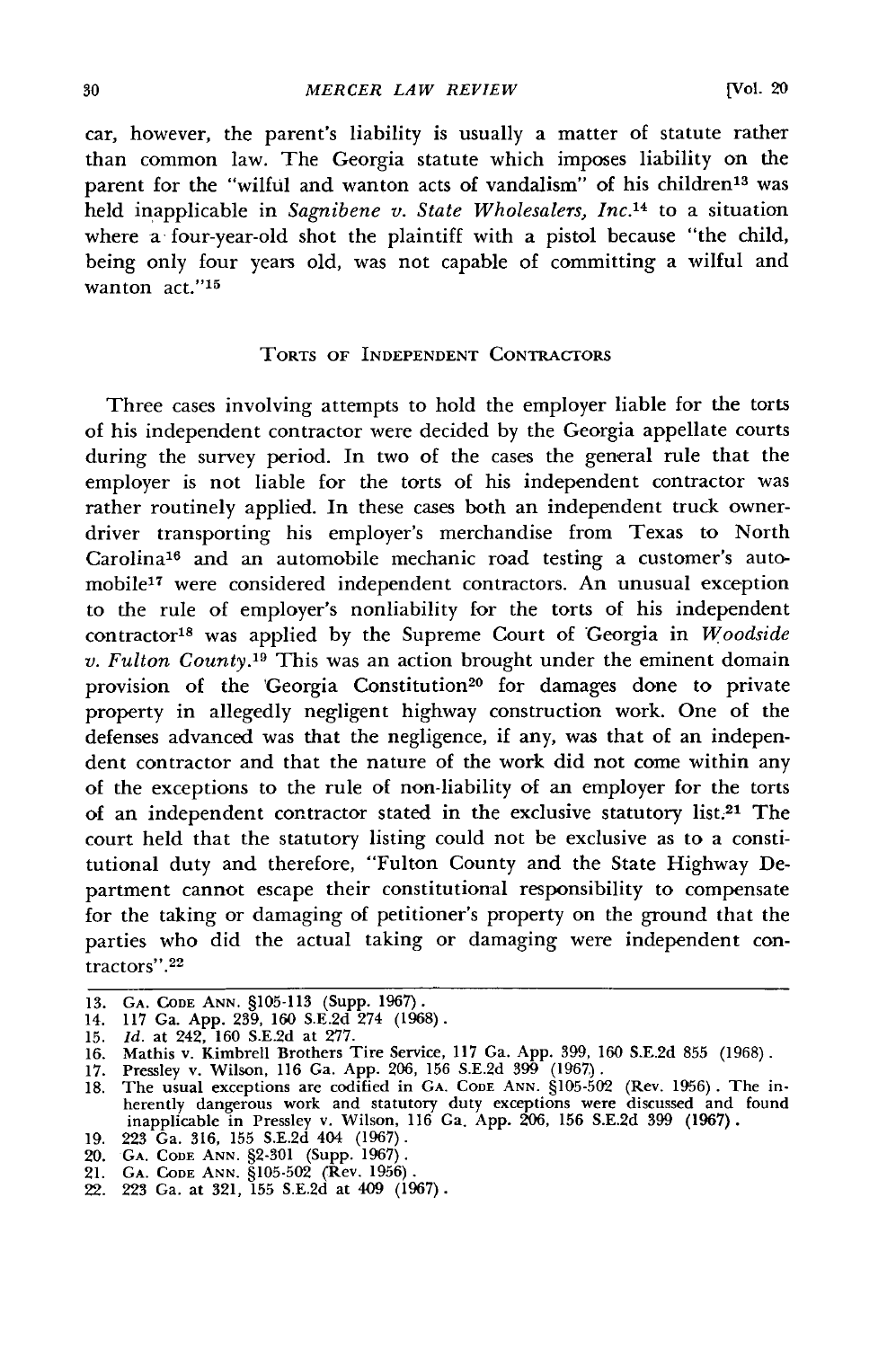#### *1969] A GENC Y*

### MASTER'S LIABILITY TO SERVANT

During the survey period the Georgia Court of Appeals handed down opinions in two Federal Employers' Liability Act<sup>23</sup> cases which serve to illustrate the workmen's compensation act nature of that federal statute. In *Southern Railway Co. v. Smalley*<sup>24</sup> the court reaffirmed its earlier decision 25 "that when a railroad provides shelter to an employee and at the time of an injury he is using the accommodation to rest and recuperate, he must be regarded as in 'the employ' of the railroad within the Federal Employers' Liability Act"<sup>26</sup> thus illustrating the broadness of the scope of employment concept under the act. In *Atlantic Coast Line Railroad Co. v. Daughterty*<sup>27</sup> the court interpreted a United States Supreme Court case<sup>28</sup> as requiring that in an FELA action "the state court should refrain from imposing additional pleading requirements based on local procedures which might be regarded as imposing an unnecessary burden on a litigant seeking to enforce a federal right through state court action"<sup>29</sup> to make the Georgia rule of strict construction against the pleader not applicable in this type of case.

**By** way of contrast, *Harrell v. Mayfield3°* illustrates the rule that in a common law suit against the master for personal injuries the servant must affirmatively plead his own diligence and *Lacy v. Ferrence31* reminds us that the fellow-servant defense is still available to the master in such cases.

## PRINCIPAL LIABILITY ON AGENT'S CONTRACTS

Perhaps in most cases where the principal's liability on a contract made in his behalf by his agent is disputed the main issue is the agent's authority to bind the principal. Often the principal finds himself liable on the basis of apparent authority, *i.e.,* authority which the principal did not expressly give the agent and which he probably did not intend for him to have but which he permitted the agent to appear to have as far as third persons are concerned. Usually there is no question in apparent authority cases except whether or not the one purporting to be acting for the principal was his agent. The question is not as to the existence of the agency but as to the extent of the agent's authority. The unusual case, that of the apparent agent with no real authority at all, came before the Georgia

**<sup>23.</sup>** 45 U.S.C. §§51-60 (1964). 24. 116 Ga. App. 356, 157 S.E.2d 530 (1967).

<sup>25.</sup> In an earlier appearance of the same case, Southern Ry. Go. v. Smalley, 112 Ga. App. 47', 145 S.E.2d 708 (1965). 26. 116 Ga. App. at 356-357, 157 S.E.2d at 532 (1967.).

<sup>27. 116</sup> Ga. App. 438, 157 S.E.2d 880 (1967). 28. Brown v. Western Ry. of Alabama, **338** U.S. 294 (1949). 29. 116 Ga. App. at 441, 157 S.E.2d at 884 (1967). **30.** 117 Ga. App. 194, 160 S.E.2d **213** (1968).

**<sup>31.</sup>** 117 Ga. App. 139, 159 S.E.2d 479 (1968).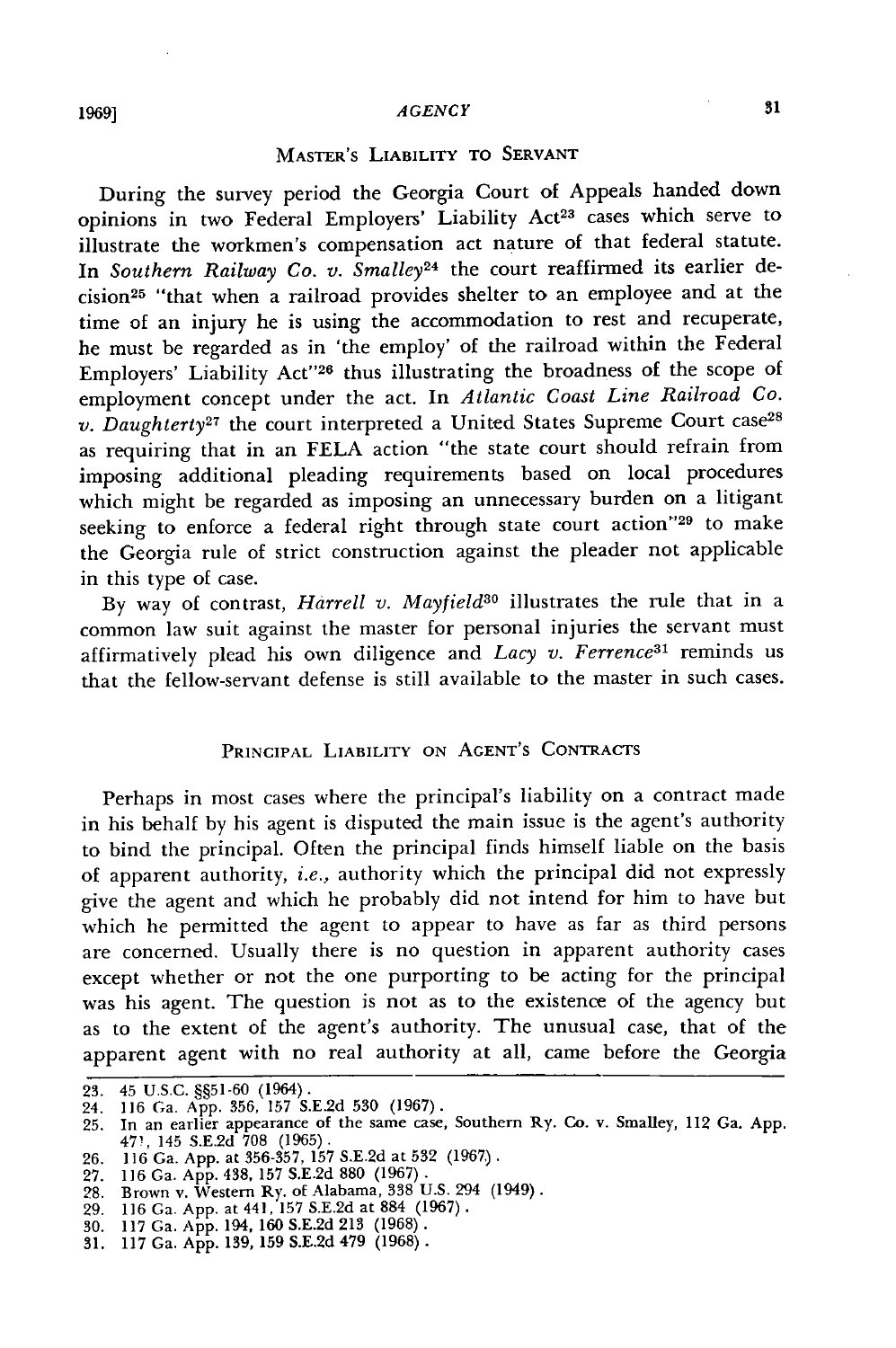Court of Appeals during the survey period. In *Magyer v. Brown*<sup>32</sup> a former employee was permitted by defendant's manager to "hang around" defendant's used car lot. The manager never informed plaintiff, a prospective car buyer, that the former employee was just that but gave the plaintiff (Brown) the impression that he was one of defendant's salesmen. As a result of this misunderstanding, plaintiff paid part of the down payment on an automobile to the ostensible agent. The payment was never turned over to the defendant or his authorized agents or returned to the plaintiff. Brown then brought an action for money had and received. The court held that Brown was entitled to recover from the used car lot owner since under the circumstances he would be deemed in law to have received the money paid to his ostensible agent.

## PRINCIPAL'S LIABILITY FOR AGENT'S MISREPRESENTATIONS

The case of *Bonner v. Cotton33* is perhaps noteworthy not so much because of its holding the principal responsible for his agent's false representations as for the remedy afforded the defrauded party. In this case the false representations related to the boundaries of a tract of land being sold by the principal. The circumstances were such that the jury properly found that the purchaser had exercised reasonable diligence.<sup>34</sup> The remedy asked and received by the purchaser was not money damages or recission but an equitable reformation of the deed to give him the property he had intended to purchase.

# THE AGENT'S LIABILITY TO THIRD PARTIES

The rule that for an agent to avoid personal liability he must disclose his agency was well illustrated during the survey period in the case of *Dinkler Management Corp. v. Stein.35* Here plaintiff was contacted by the food and beverage manager of the Dinkler Hotel in Atlanta and other Dinkler Corporation executives and asked to print menu cards for the Lucayan Beach Hotel. The Dinkler people neglected to tell him who to invoice for the printing job and he did not ask. The court held that under

<sup>32. 116</sup> Ga. App. 498, 157 S.E.2d 825 (1967). The general rule regarding the principal's liability in the usual apparent authority cases was clearly restated during the survey period in General Acceptance Corp. v. Guintini, (1967).

**<sup>33. 223</sup>** Ga. 843, 159 S.E.2d 61 (1968). 34. Whether or not the evidence was sufficient to support such a finding was one of the principal issues in the case. The court discussed it in some detail. 223 Ga. at 847-848, **159** S.E.2d at 63-64 (1968).

**<sup>35. 115</sup>** Ga. App. 586, **155** S.E.2d 442 (1967). The somewhat related problem of the proper form for the agent's signature on a written instrument so as to clearly make the obligation the principal's rather than the agent's personal undertaking was in-volved in National Bank of Ga. v. Little, **115** Ga. App. 327, 154 S.E.2d 624 (1967).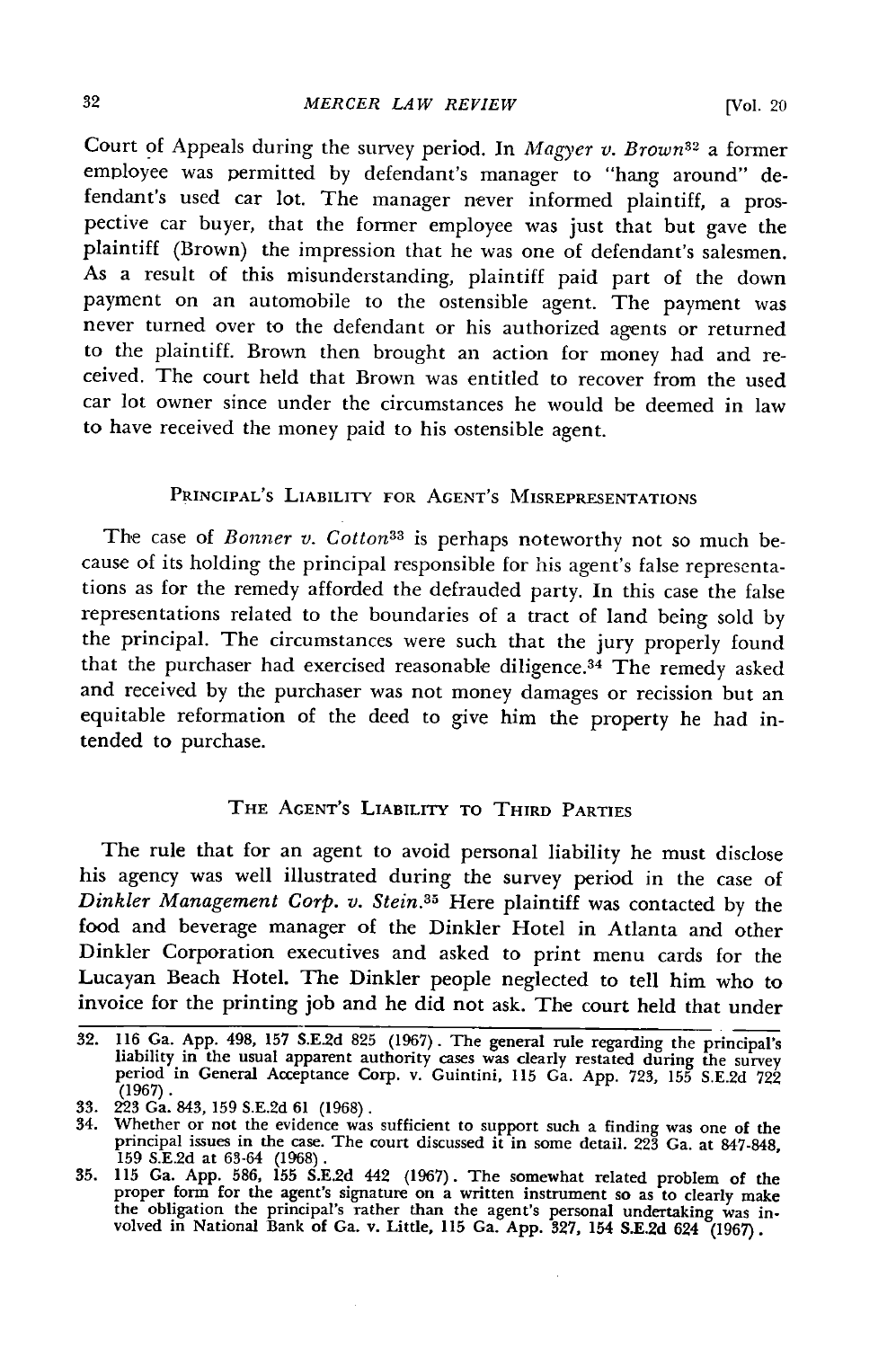well established common law agency principles the Dinkler Corporation could be held liable to the plaintiff for his services.

## RIGHTS **AND** DUTIES AS **BETWEEN** PRINCIPAL **AND AGENT**

During the survey period two Georgia Court of Appeals decisions illustrated the risks to be assumed by an agent when he undertakes a dual agency. In Siler *v. Gunn<sup>36</sup>*a real estate broker sued a real estate purchaser for his commission. The purchaser counterclaimed alleging that the agent had acted as such for both buyer and seller and had violated a fiduciary duty to him as principal by misrepresenting the vendor's minimum price. A judgment in favor of the defendant on his counterclaim was affirmed. The court pointed out in its opinion:

When a broker is the agent of the vendor only, and misrepresents to a purchaser the lowest price which the vendor will accept, and personally profits by the difference, the courts are divided on whether this represents an actionable wrong against the purchaser. But in the same situation, where there is evidence of a confidential or fiduciary relationship between the two, the courts generally hold the broker liable in damages to the purchaser for the misrepresentation. **.... 37**

In *Spratlin, Harrington & Thomas, Inc. v. Hawn<sup>3</sup>*a mortgage banking concern attempted to receive fees from both borrowers and lenders for its services rendered in arranging shopping center financing without disclosing the dual agency to the borrowers. After observing, "Of course dual agency per se is not against public policy but dual agency unknown to the principal is,"39 the court held that the agent's statement that it represented various lenders was not sufficient to put the loan applicant on notice as to the dual agency and that the mortgage broker was not a mere middleman under the circumstances and affirmed a judgment denying the "double" agent any recovery of compensation.

Two cases decided during the survey period serve to remind us that employment contracts are basically just that, contracts, to be enforced according to their terms under general principles of contract law. In *Enloe v. Baker<sup>40</sup>* a real estate broker was held entitled to his commission under the terms of his contract with the vendor even though the vendor later refused to convey to the purchaser under the terms of the contract negotiated by the broker. Subsequent litigation and settlement as between the vendor and the purchaser had no effect on the broker's right to commission. In *Elliot v. Delta Air Lines41* the court simply applied the familiar

<sup>36. 117</sup> Ga. App. 325, 160 S.E.2d 427 (1968).<br>37. 117 Ga. App. at 326-27, 160 S.E.2d at 428-29 (1968)<br>38. 116 Ga. App. 175, 156 S.E.2d 402 (1967).<br>39. 116 Ga. App. at 178, 156 S.E.2d at 406 (1967).

<sup>40.</sup> **117** Ga. **App.** 430, **160 S.E.2d 652 (1968).**

<sup>41.</sup> **116** Ga. **App. 36, 156 S.E.2d 656 (1967,).**